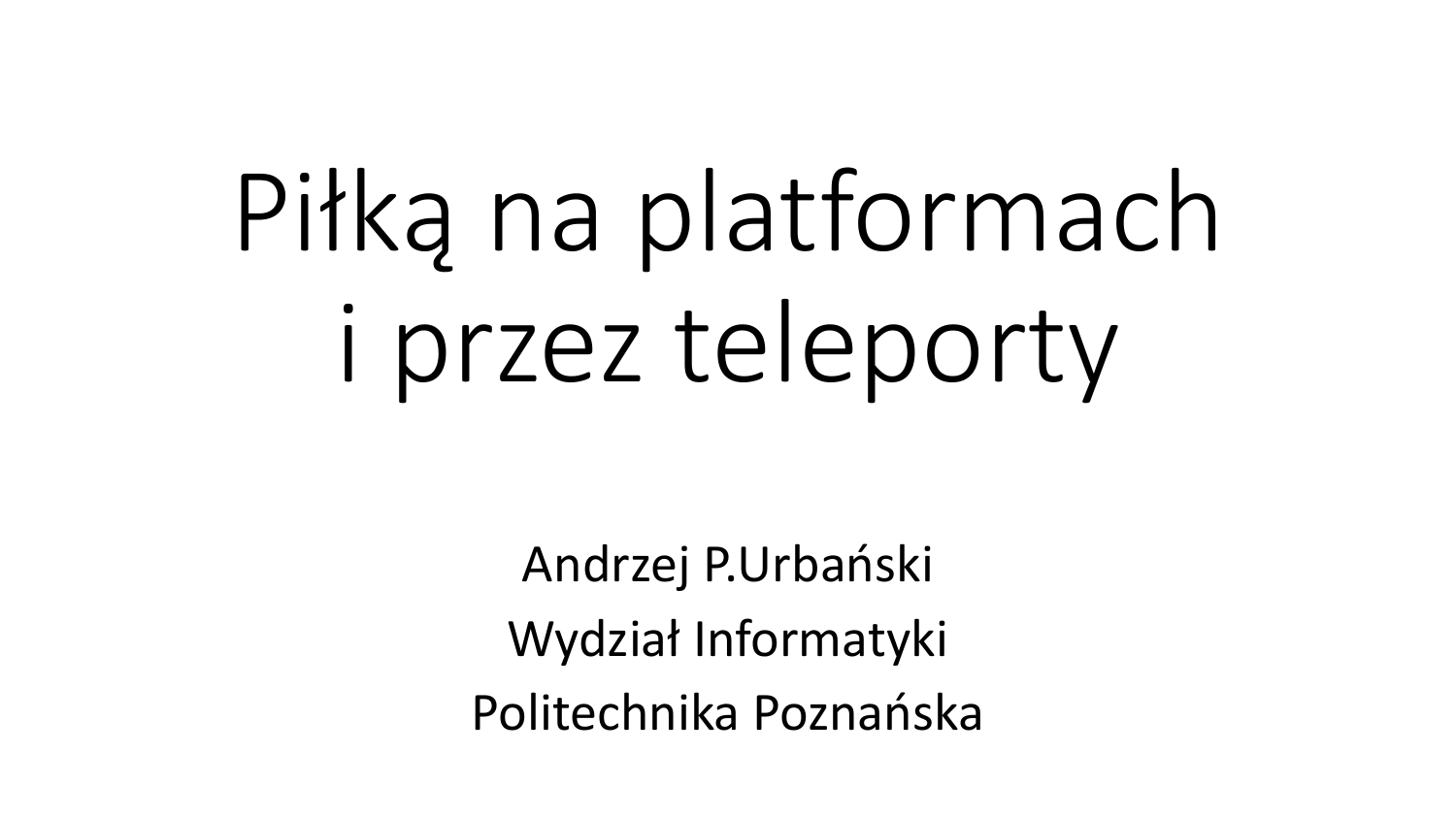## Play Canvas – system programowania gier

- Zintegrowane narzędzia do tworzenia obiektów 3D, skryptów JavaScript i programów GLCS
- Wbudowane modelowanie fizyki ciał rzeczywistych: sprężystość, uginanie, oddziaływanie grawitacji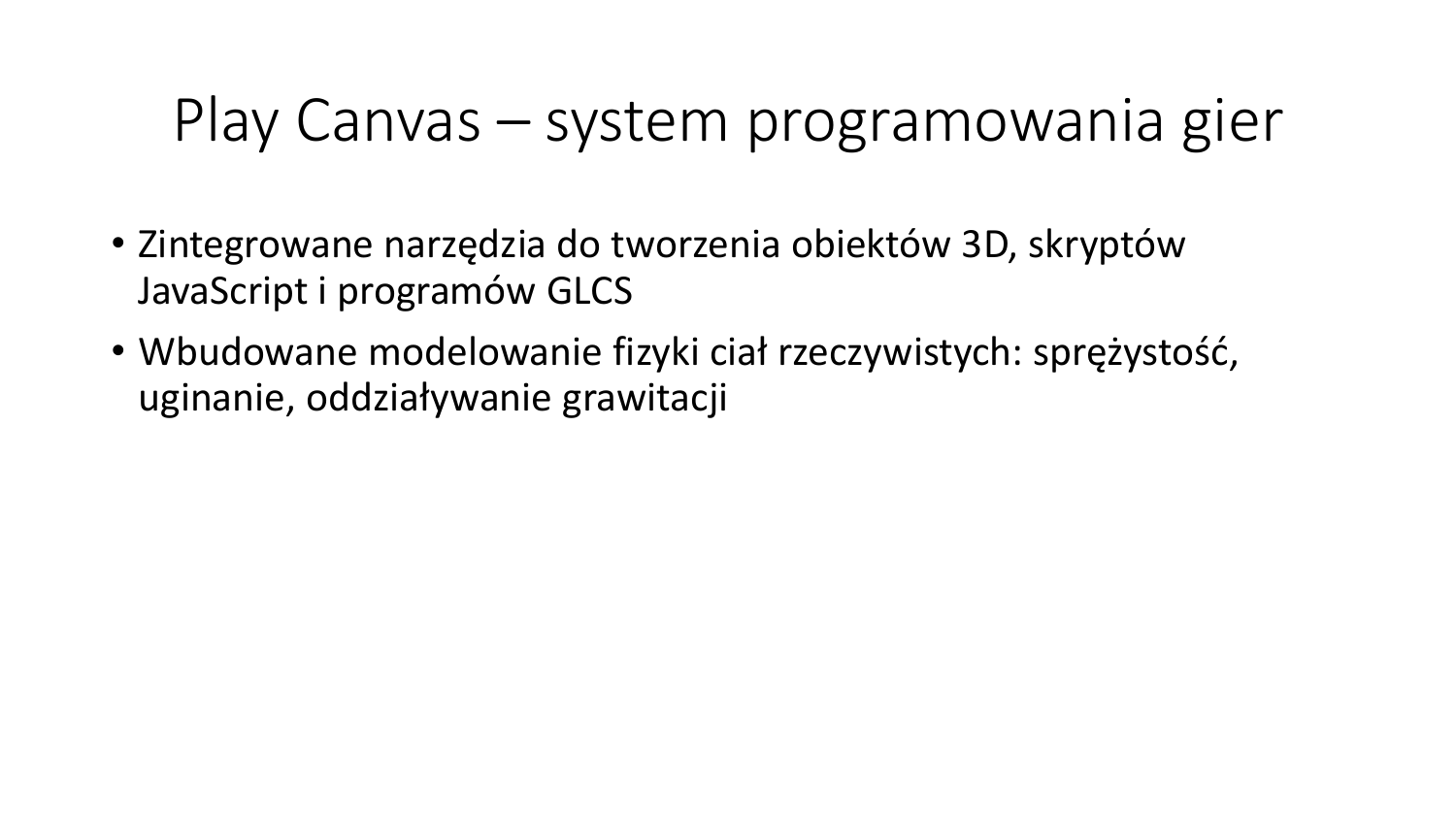# Modele – kształty obiektów

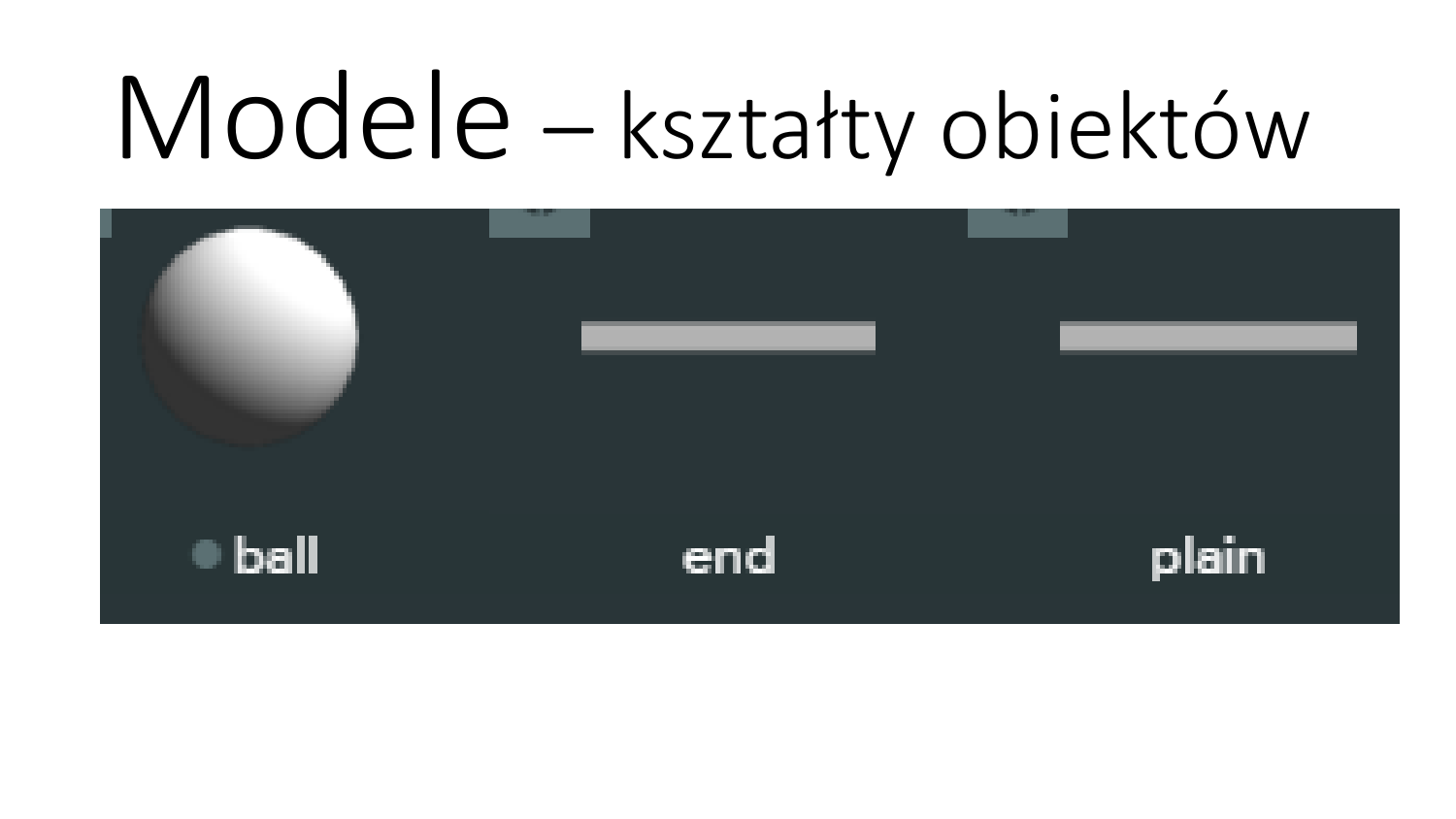# Materiały - sprężystość

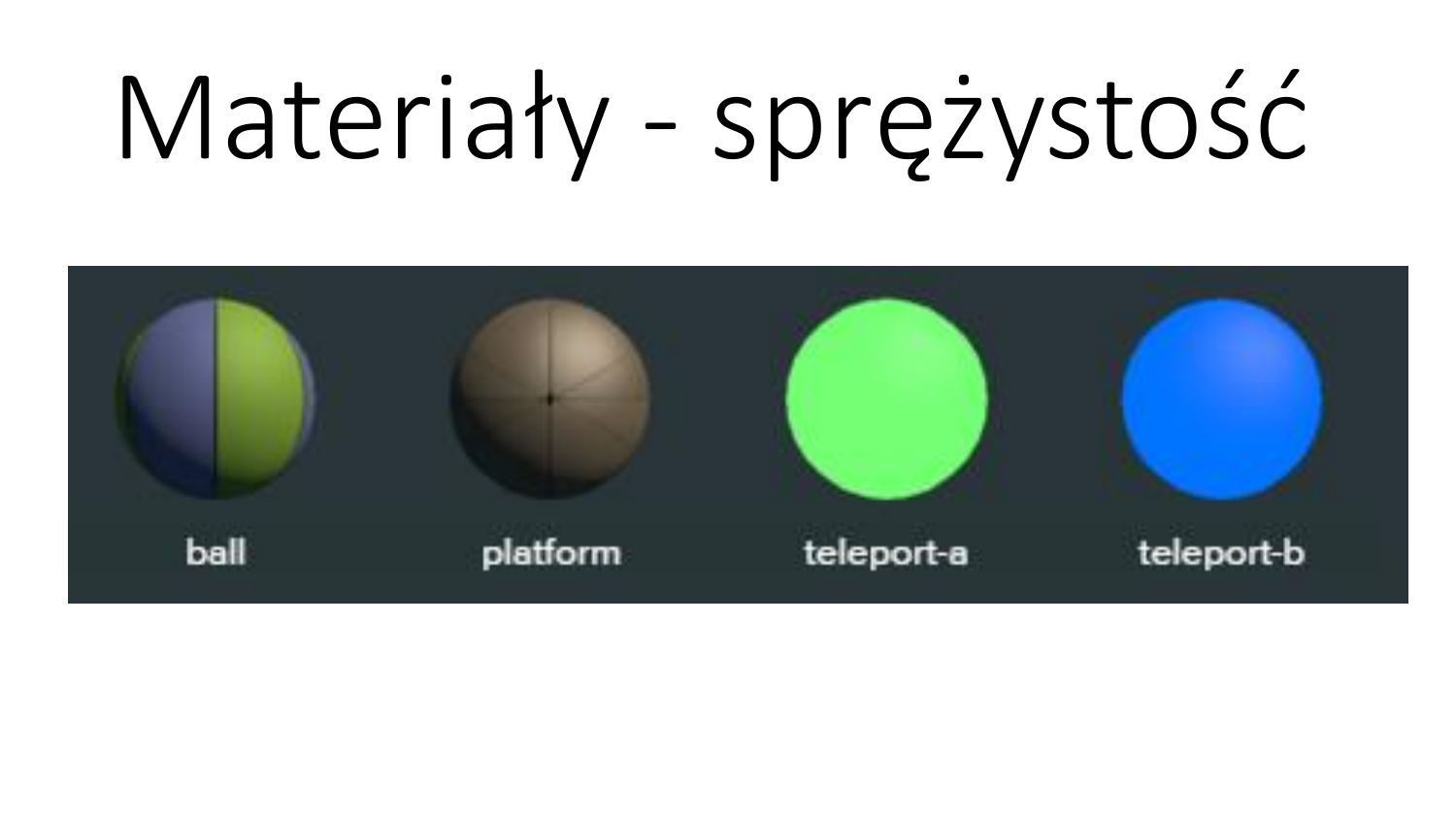# Tekstury – wzory graficzne

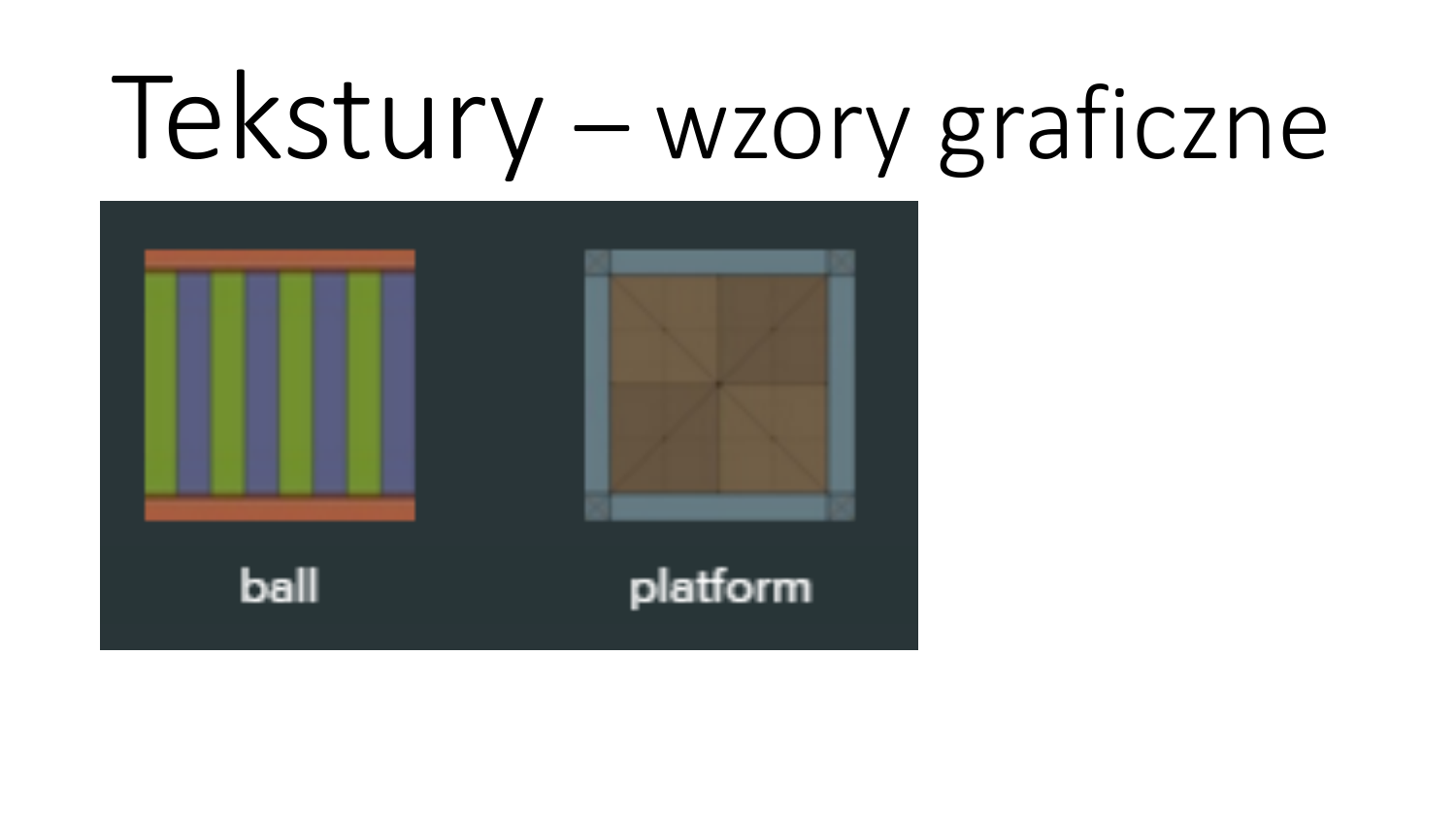# Skrypty – JavaSript z API PC

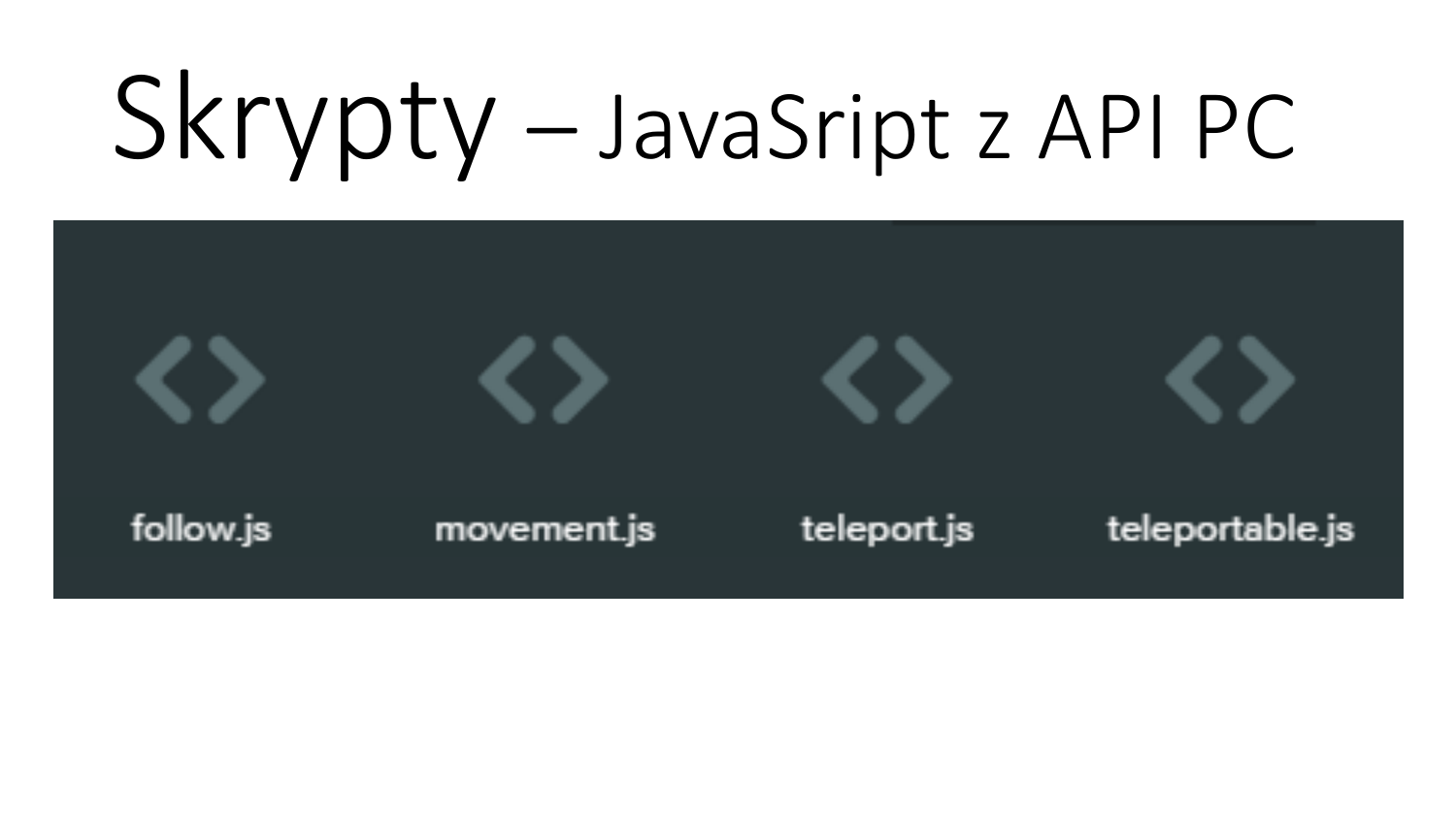# Obiektowość

- •Kształt obiektu
- •Wygląd zewnętrzny
- •Interakcja z innymi obiektami (collision)
- •Siła ciążenia i bezwładności (rigid body=dynamic)
- •Skrypty nadające indywidualne cechy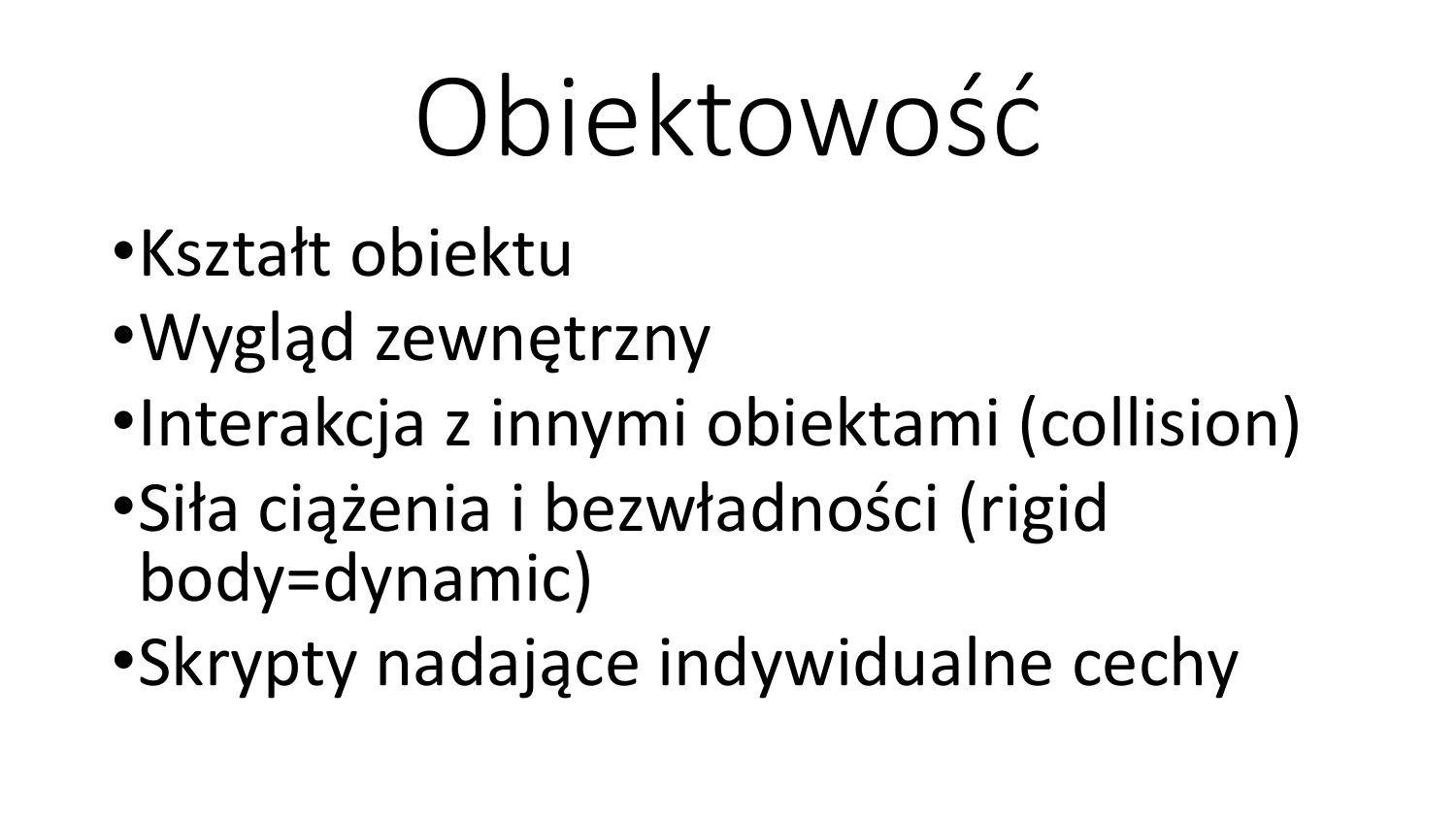Atrybuty

- •Zarówno predefiniowane obiekty jak skrypty mają atrybuty, które można ustawiać w trakcie dodawania obiektu
- •W definicji skryptu można deklarować atrybuty, które ujawnią się po przypisaniu skryptu do obiektu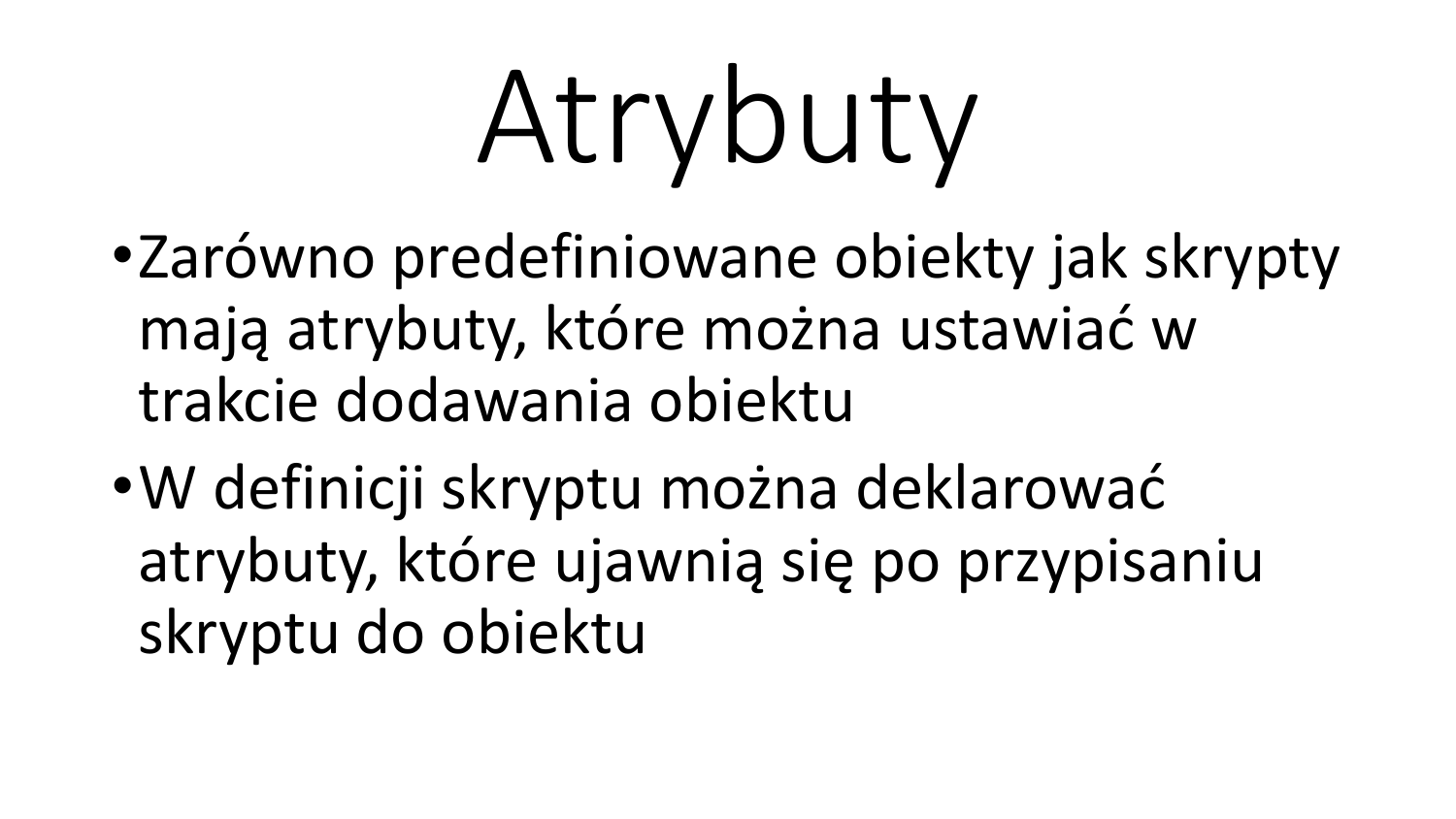## Obiekty zabawy z piłką

- •Platformy, po których można kulać piłkę •Piłka
- •Teleport, który przenosi piłkę
- •Kamera, która sterowana skryptem dokładnie pokazuje piłkę i najbliższe otoczenie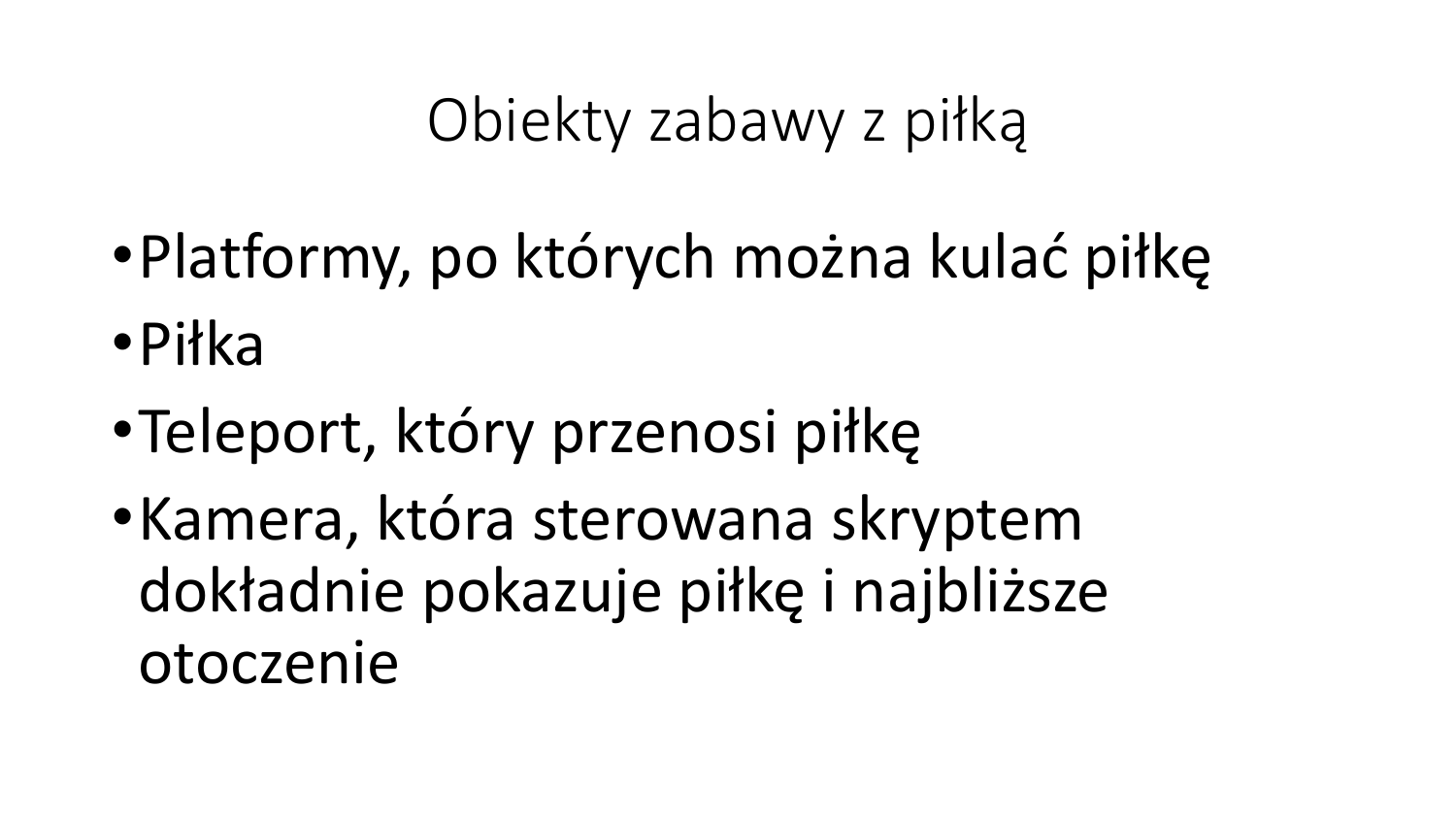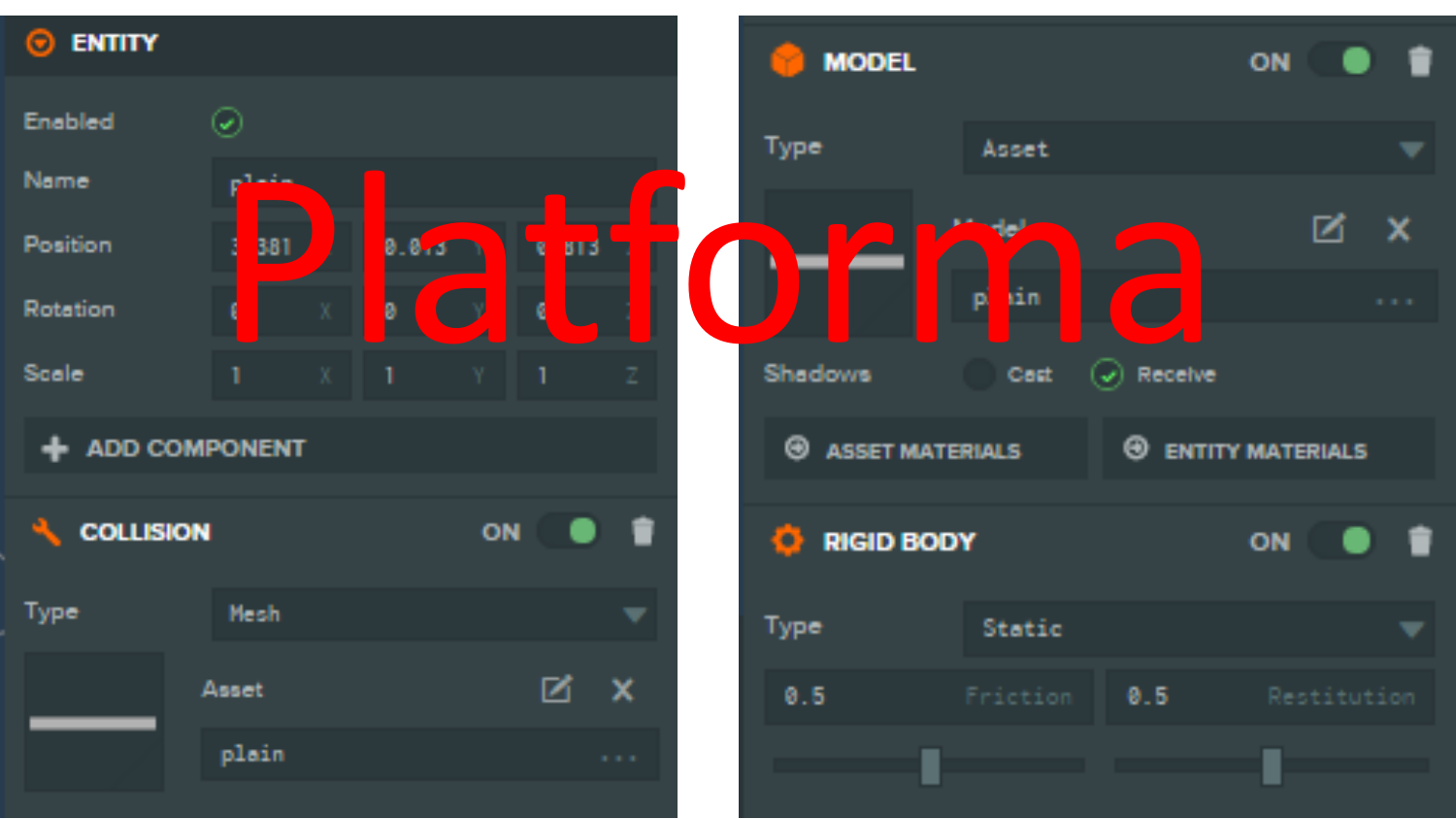#### $\odot$  ENTITY

| Enabled     |                |   |       |    |       |           |
|-------------|----------------|---|-------|----|-------|-----------|
| <b>Name</b> | ball.          |   |       |    |       |           |
| Position    | $3.852 \times$ |   | 0.531 | Y. | 2.719 | $\bullet$ |
| Rotation    | 0              | 赏 | Ø     | v  | ø     | z         |
| Scale       | 0.5            | х | 0.5   | v  | 0.5   | Z         |

ADD COMPONENT ┻

| <b>COLLISION</b><br>렉. |               | ON |
|------------------------|---------------|----|
| <b>Type</b>            | <b>Sphere</b> |    |
| <b>Radius</b>          | 0.25          |    |

Ť

W



| RIGID BODY        |          |        |        | ON        |                     |                         |     |
|-------------------|----------|--------|--------|-----------|---------------------|-------------------------|-----|
| ype               | Dynamic  |        |        |           |                     |                         |     |
| lass              | ī        |        |        |           |                     | Kg                      |     |
| amping            | Ø        |        | Linear | $\pmb{0}$ | Angular             |                         |     |
| near Factor       | $0.7 -$  | $\chi$ | 0.7    | Y.        | 0.7                 | $\overline{\mathbb{Z}}$ |     |
| ngular Factor 1   |          | $\chi$ | ĩ      | Y         | ī                   | Z                       |     |
| 0.5               | Friction |        | 1      |           | Restitution         |                         |     |
|                   |          |        |        |           |                     |                         |     |
| SCRIPTS           |          |        | 8      |           | <b>SCRIPTS</b>      |                         |     |
| <b>ADD SCRIPT</b> |          |        |        |           |                     |                         |     |
|                   |          |        |        |           | <b>+ ADD SCRIPT</b> |                         |     |
|                   |          |        |        | movement  |                     |                         |     |
|                   |          |        |        | speed     |                     |                         | 0.1 |
|                   |          |        |        |           |                     |                         |     |

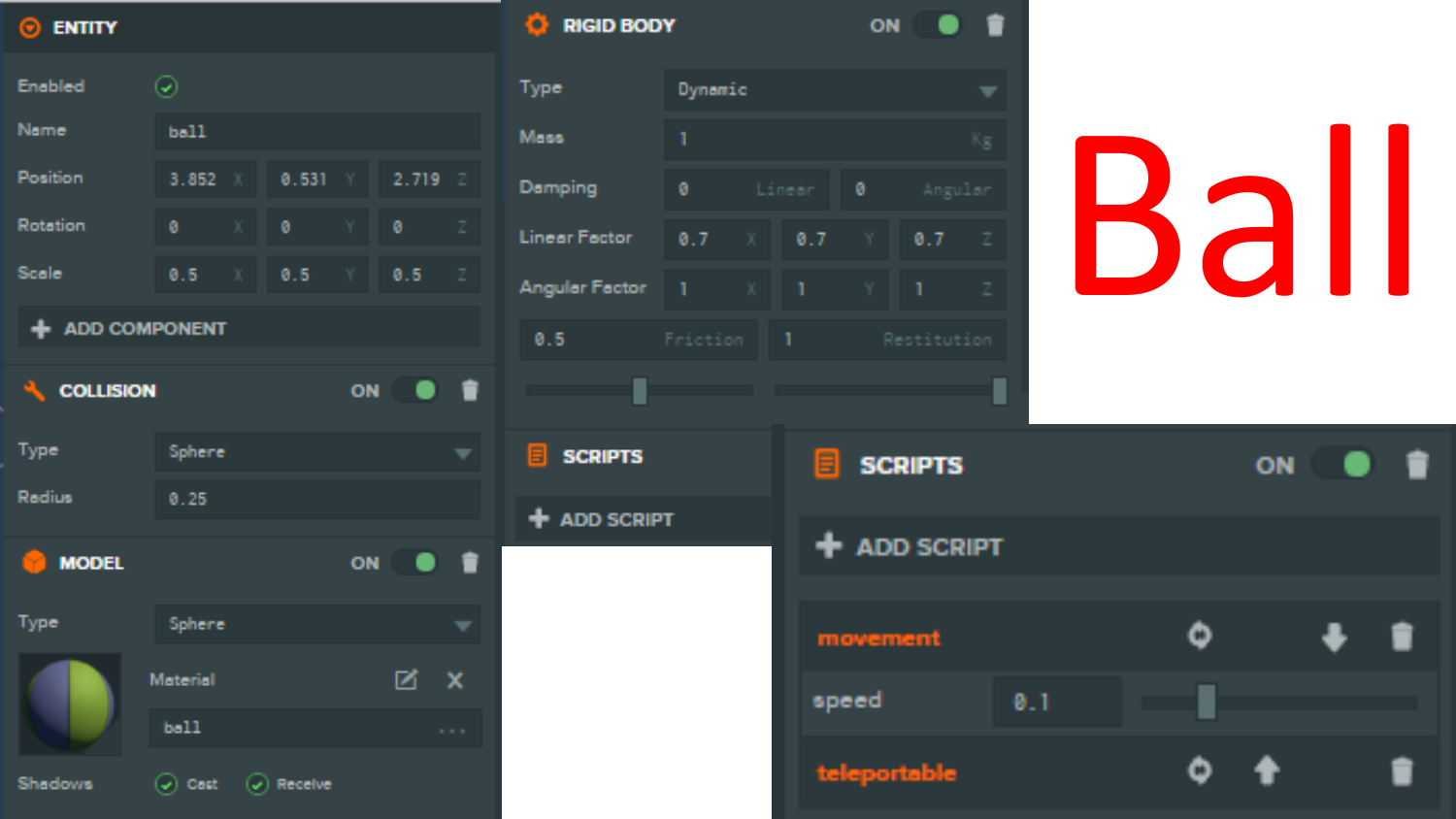| Teleport                  |          |   |      |    |     |                          | <b>MODEL</b>                     |                                  | ON |                                    |
|---------------------------|----------|---|------|----|-----|--------------------------|----------------------------------|----------------------------------|----|------------------------------------|
| ⊛<br><b>ENTITY</b>        |          |   |      |    |     |                          | Type                             | Cylinder                         |    | $\overline{\phantom{a}}$           |
| Rotation                  | 0        | X | 0    |    | 0   | $\mathbb Z$              |                                  | Material                         | 匛  | $\mathbf{x}$                       |
| Scale                     | 0.5      |   | 0.05 |    | 0.5 | $\mathbb Z$              |                                  | teleport-b                       |    | $\mathbf{H}=\mathbf{H}+\mathbf{H}$ |
| <b>ADD COMPONENT</b><br>÷ |          |   |      |    |     |                          | Shadows                          | $\odot$ Cast<br>$\omega$ Receive |    |                                    |
| <b>COLLISION</b>          |          |   |      | ON |     | ▝                        | <b>SCRIPTS</b><br>$\blacksquare$ |                                  | ON | ▁                                  |
| <b>Type</b>               | Cylinder |   |      |    |     | $\overline{\mathbf{v}}$  | $+$ ADD SCRIPT                   |                                  |    |                                    |
| Radius                    | 0.25     |   |      |    |     |                          |                                  |                                  |    |                                    |
| <b>Height</b>             | 0.25     |   |      |    |     |                          | teleport                         | ٥                                |    | î                                  |
| <b>Axis</b>               | Y        |   |      |    |     | $\overline{\phantom{a}}$ | <b>Target Entity</b>             | teleport-f                       |    | ×                                  |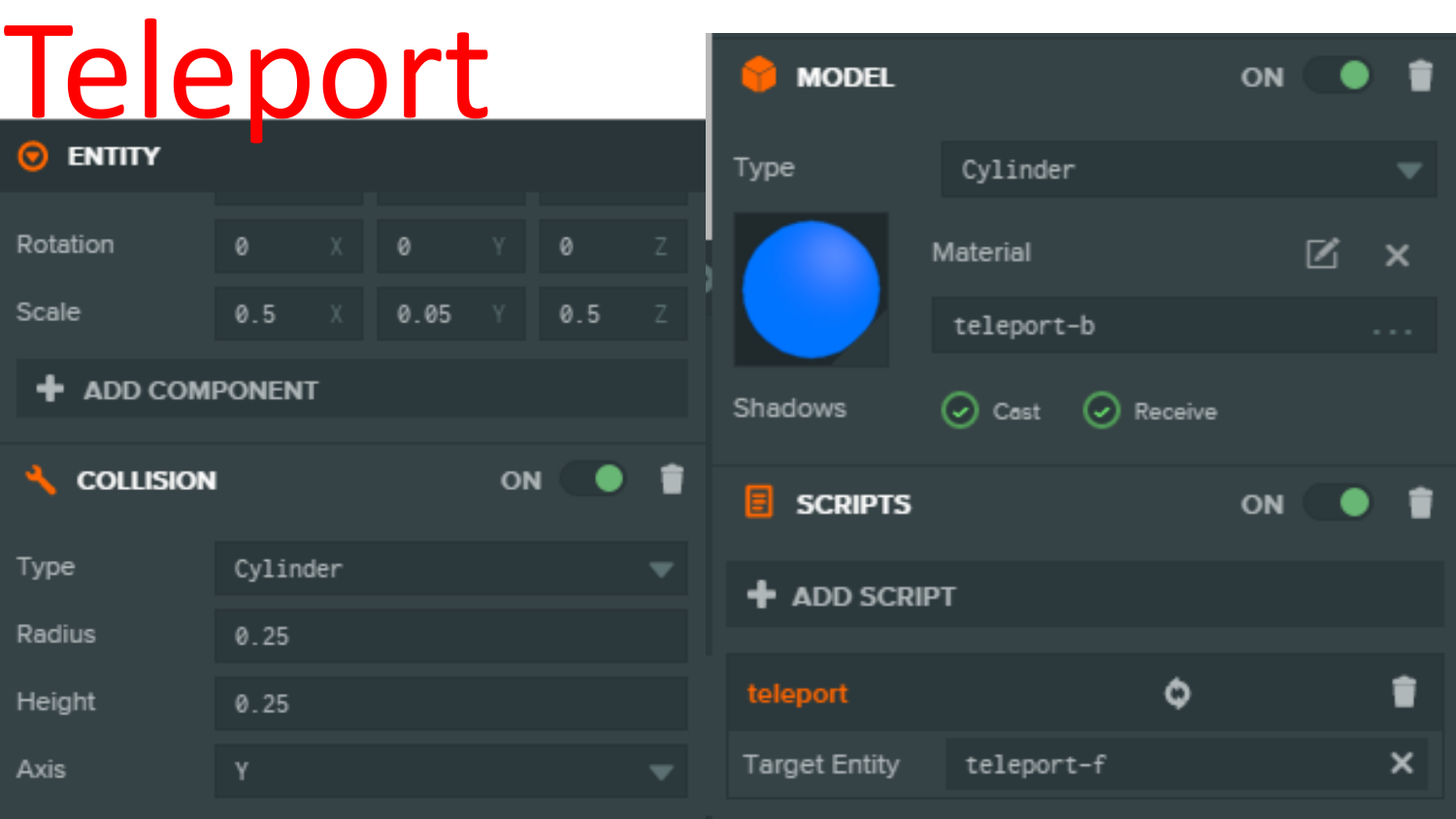| <b>CAMERA</b><br>[O] |                                       | $\bullet$ i<br>ON        | $\odot$ ENTITY                   |                     |                   |
|----------------------|---------------------------------------|--------------------------|----------------------------------|---------------------|-------------------|
|                      |                                       |                          | Enabled                          | $\odot$             |                   |
| Clear Buffers        | $\odot$ Color<br>$(\checkmark)$ Depth |                          | Name                             | camera              |                   |
| Clear Color          |                                       |                          | Position                         | $7.021 \times$      | $-4.045$ Y        |
|                      |                                       |                          | Rotation                         | $-43.82$ X          | 73.33<br>W        |
| Projection           | Perspective                           | $\overline{\phantom{a}}$ | Scale                            | $\mathbb{X}^-$<br>1 | Y<br>$\mathbf{1}$ |
| Frustum Culling (ii) |                                       |                          | + ADD COMPONENT                  |                     |                   |
|                      |                                       |                          | $\blacksquare$<br><b>SCRIPTS</b> |                     | ON                |
| Field of View        | $\mathbb{O}$<br>45                    |                          |                                  |                     |                   |
| Clip                 | 0.3<br>Near                           | 1000<br>- Far            | + ADD SCRIPT                     |                     |                   |
| Priority             | 0                                     |                          | follow                           |                     | Ô                 |
|                      |                                       |                          | Target                           | ball                |                   |
| Viewport             | 0<br>0<br>- Х.<br>Y.                  | $1 \quad$<br>$1$ H       | distance                         | 4                   |                   |

 $1.7$ 

ON 0 1

î

 $\pmb{\times}$ 

Π

 $\mathcal O$ 

 $Y \parallel 1$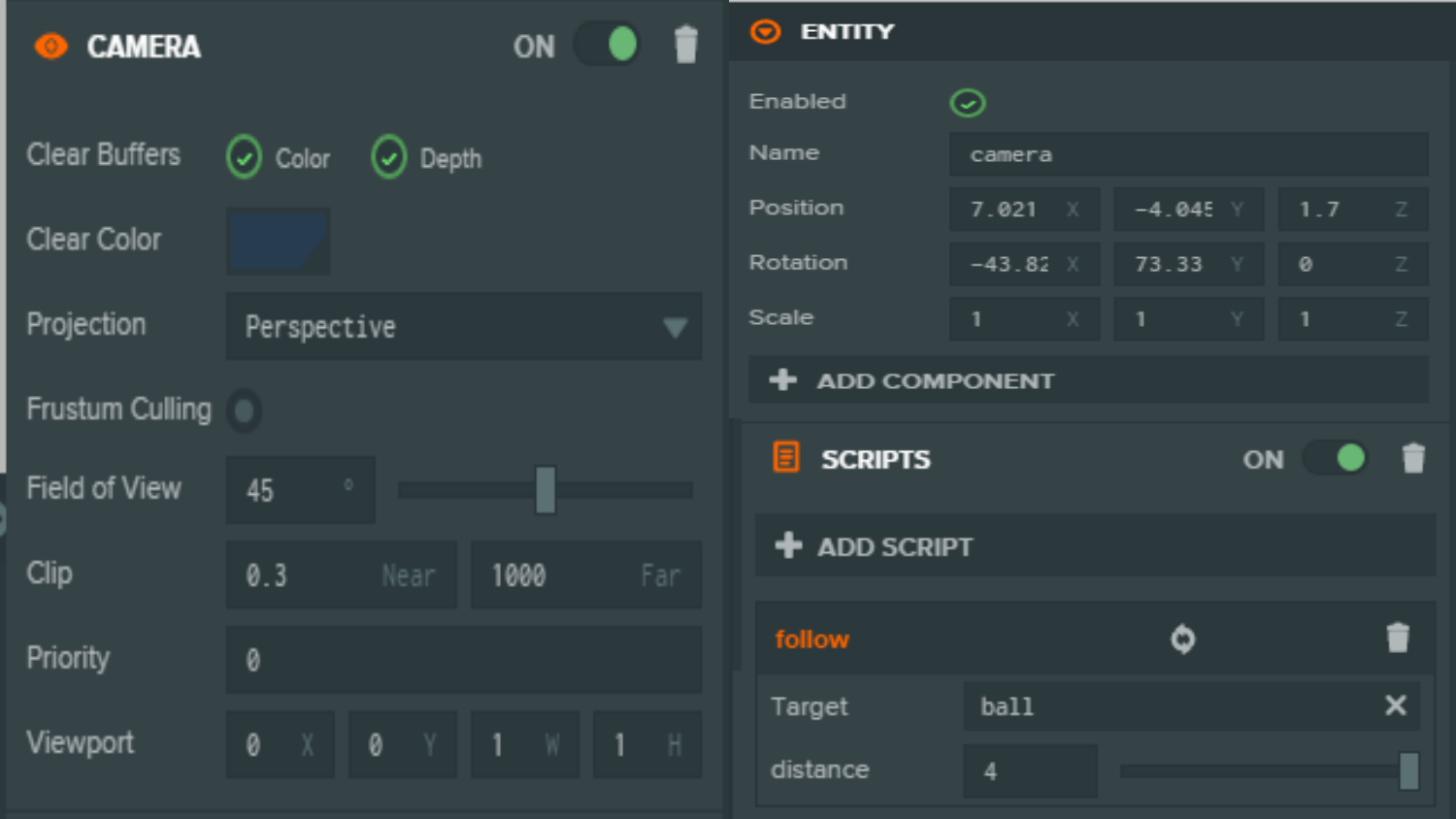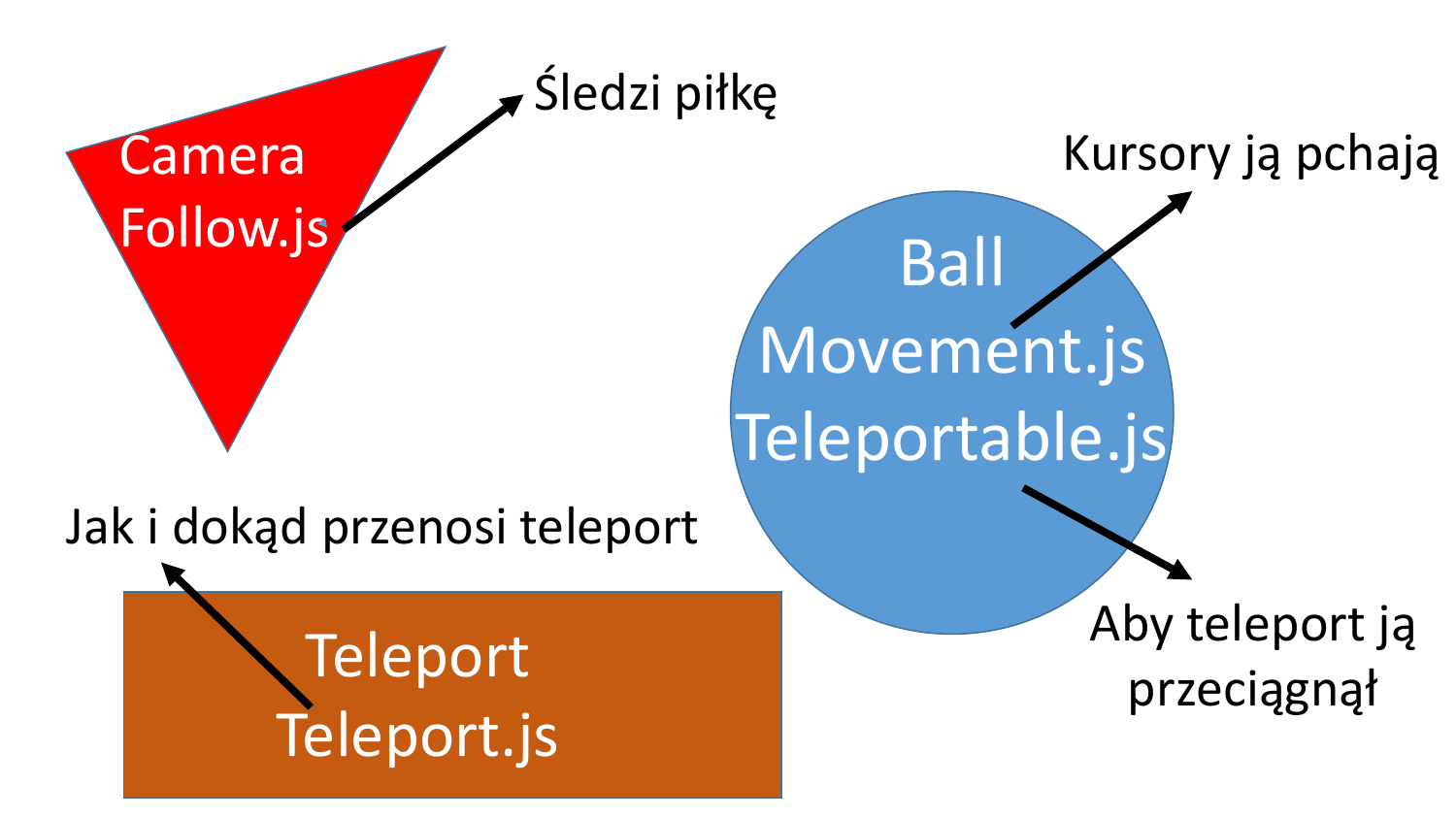- •W każdej grze kamera śledzi miejsce akcji
- •W każdej grze jest obiekt, z którym gracz może się utożsamić, bo wprawia go w ruch kursorami bądź myszką
- •Niezwykłość teleportów przenoszenie ludzi i przedmiotów realizuje specjalnie opracowany skrypt "teleport.js", który wie w jakie miejsce ma nastąpić przeniesienie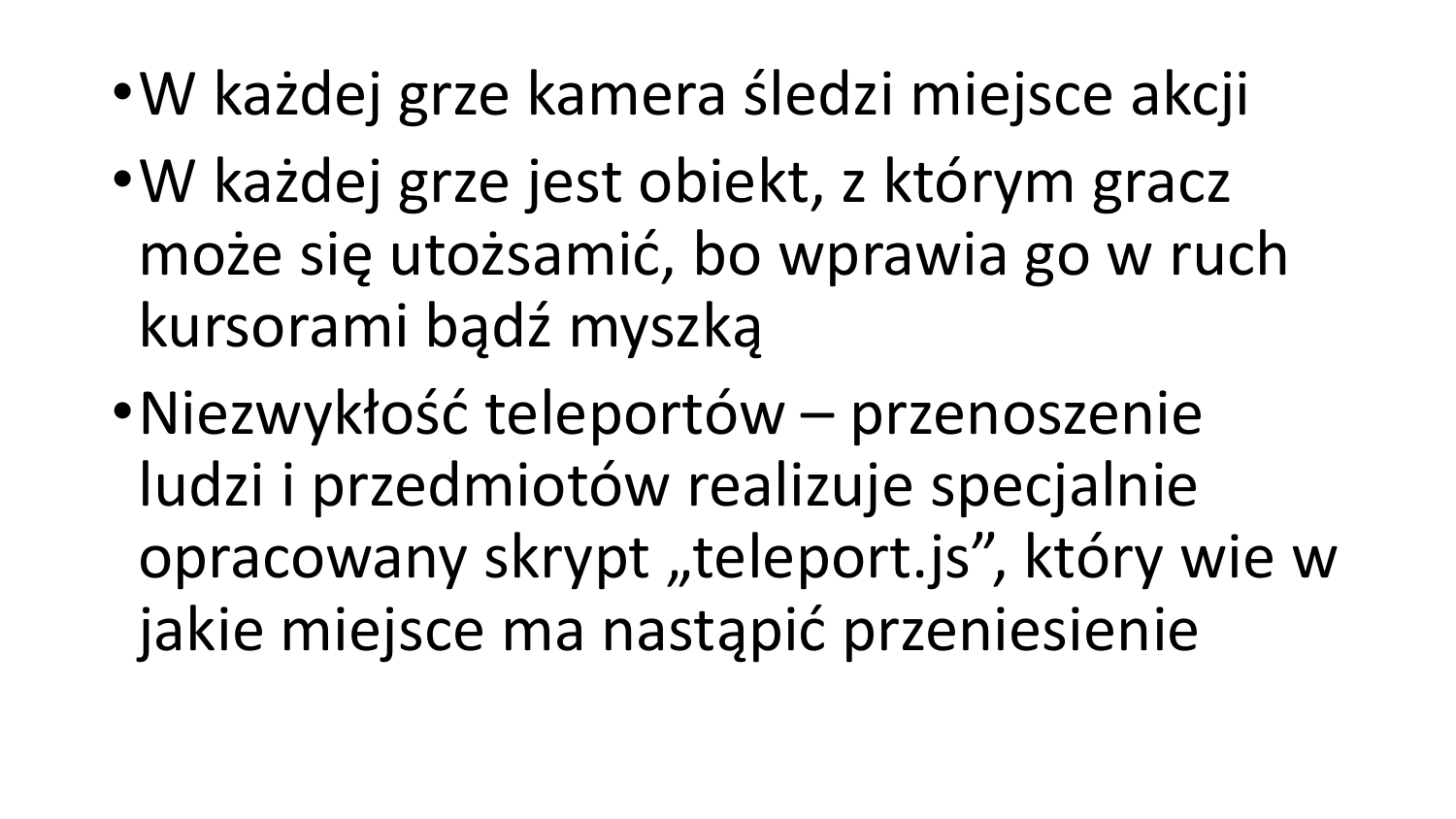## Budowa przestrzeni gry 1

- Przestrzeń gry można budować bez ingerowania w skrypty
- Zestawiając platformy
- Tworząc teleport
	- Przez z duplikowanie niebeiskiego lub zielonego albo
	- Tworząc cylinder kilknąć " $+$ " w hierarchy "add cylinder"
	- Ustawić skalę x=0.5, y=0.05, z=0.5
	- Wstawić w Model material teleport-a lub teleport-b
	- W przypadku teleportu niebieskiego(wejściowego) dołączyć skrypt "teleport.js" z atrybutem wskazującym teleport wyjściowy dla niego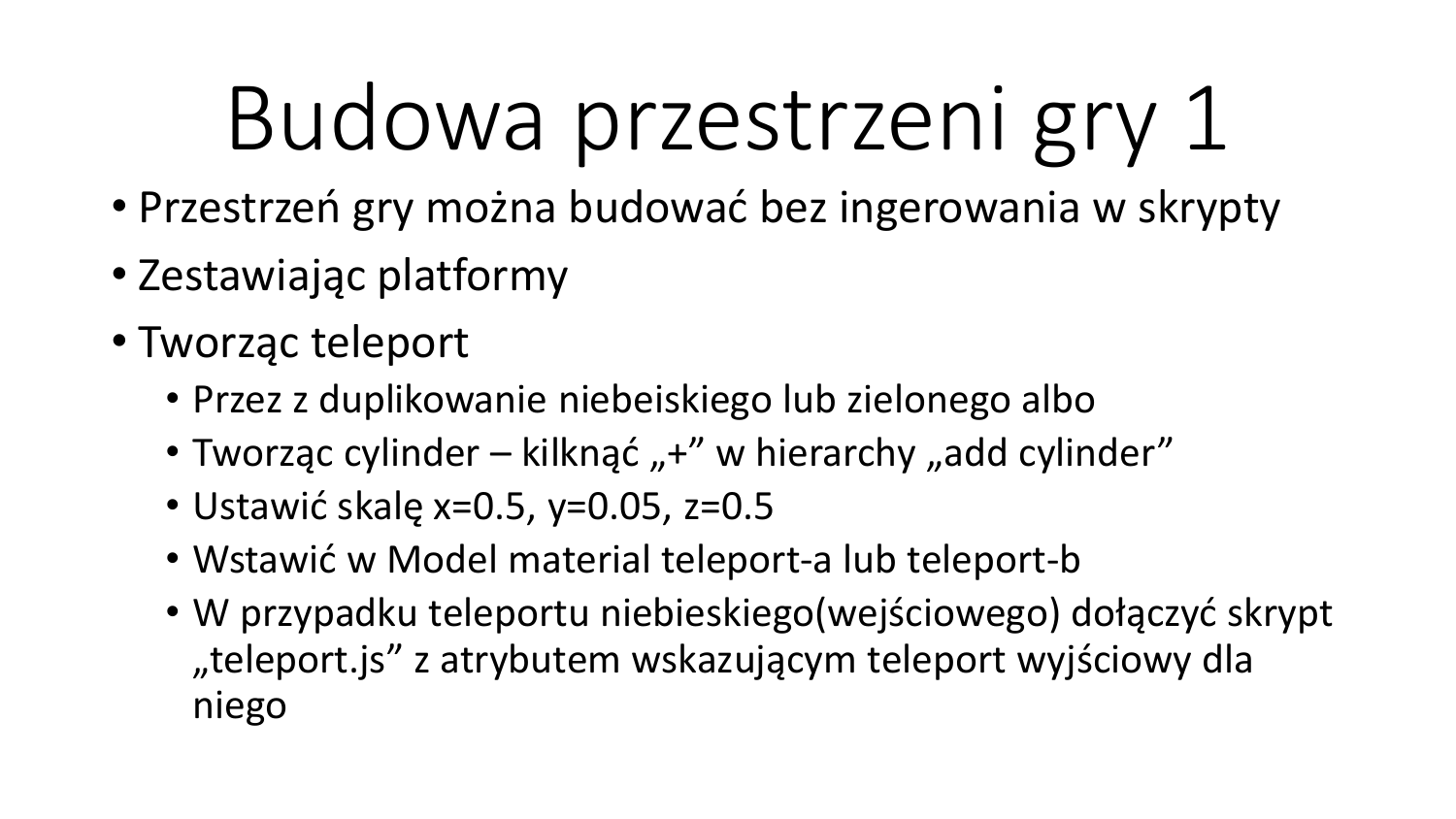## Budowa przestrzeni gry 2

- •Ustawiając odpowiednio teleporty:
	- •niebieski jako wynoszący,
	- •zielony jako przynoszący
- •Każdy teleport powinien mieć unikalną nazwę
- •W niebieskim teleporcie koniecznie trzeba ustawić atrybut skryptu "Target entity" na teleport, do którego nastąpi przeniesienie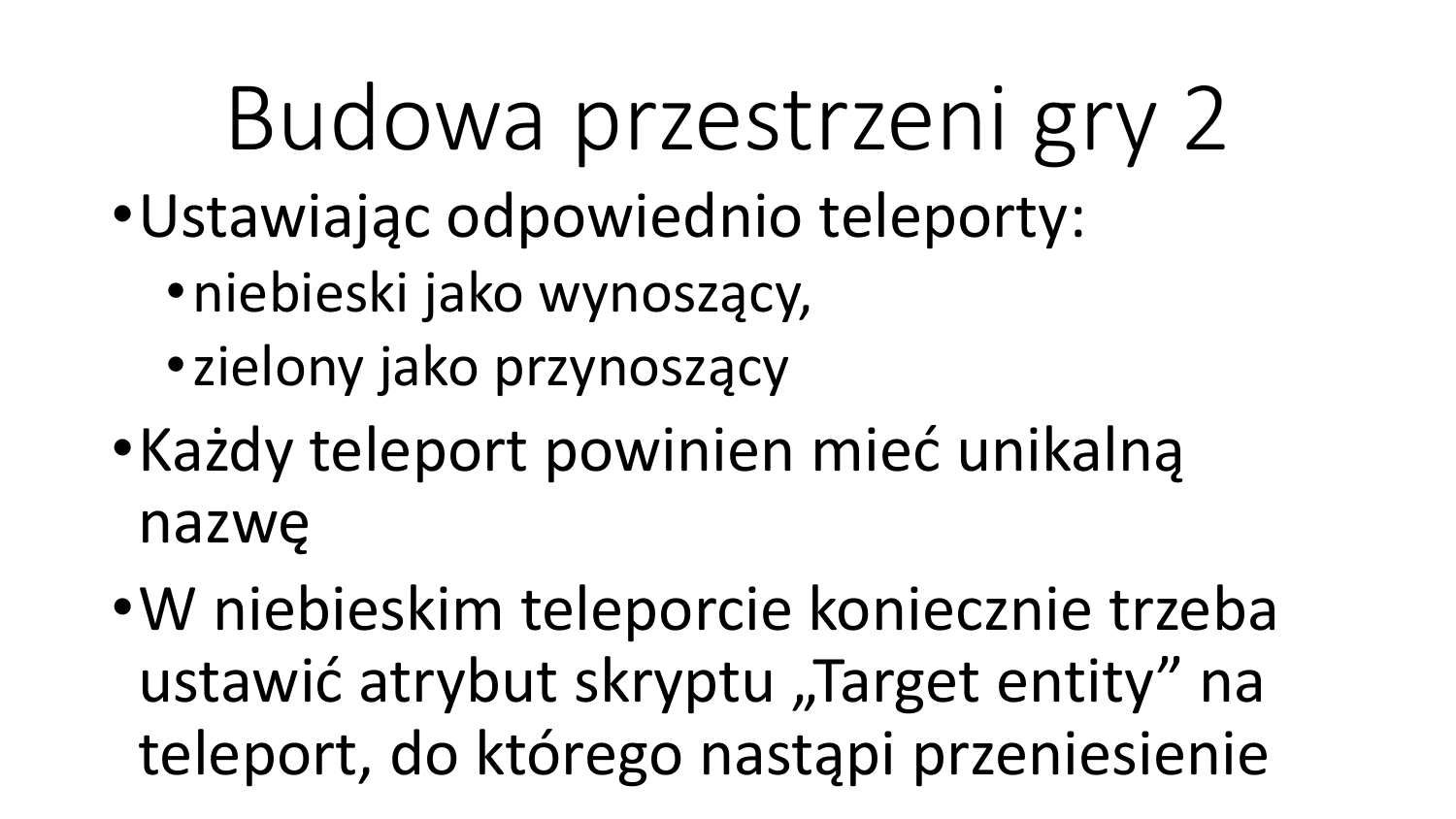## Budowa skryptu PC: atrybuty, tworzenie, działanie

pc.script.attribute(,nazwa', 'number',1,{min:0,max:5,step:0.5,decimalPrecision:2}); pc.script.create(,nazwa', function (app) {

```
var nazwa= function (entity) {
```

```
this.entity = entity;
  this.force = new pc.Vec3();
};
nazwa.prototype = {
… 
return nazwa;
```
});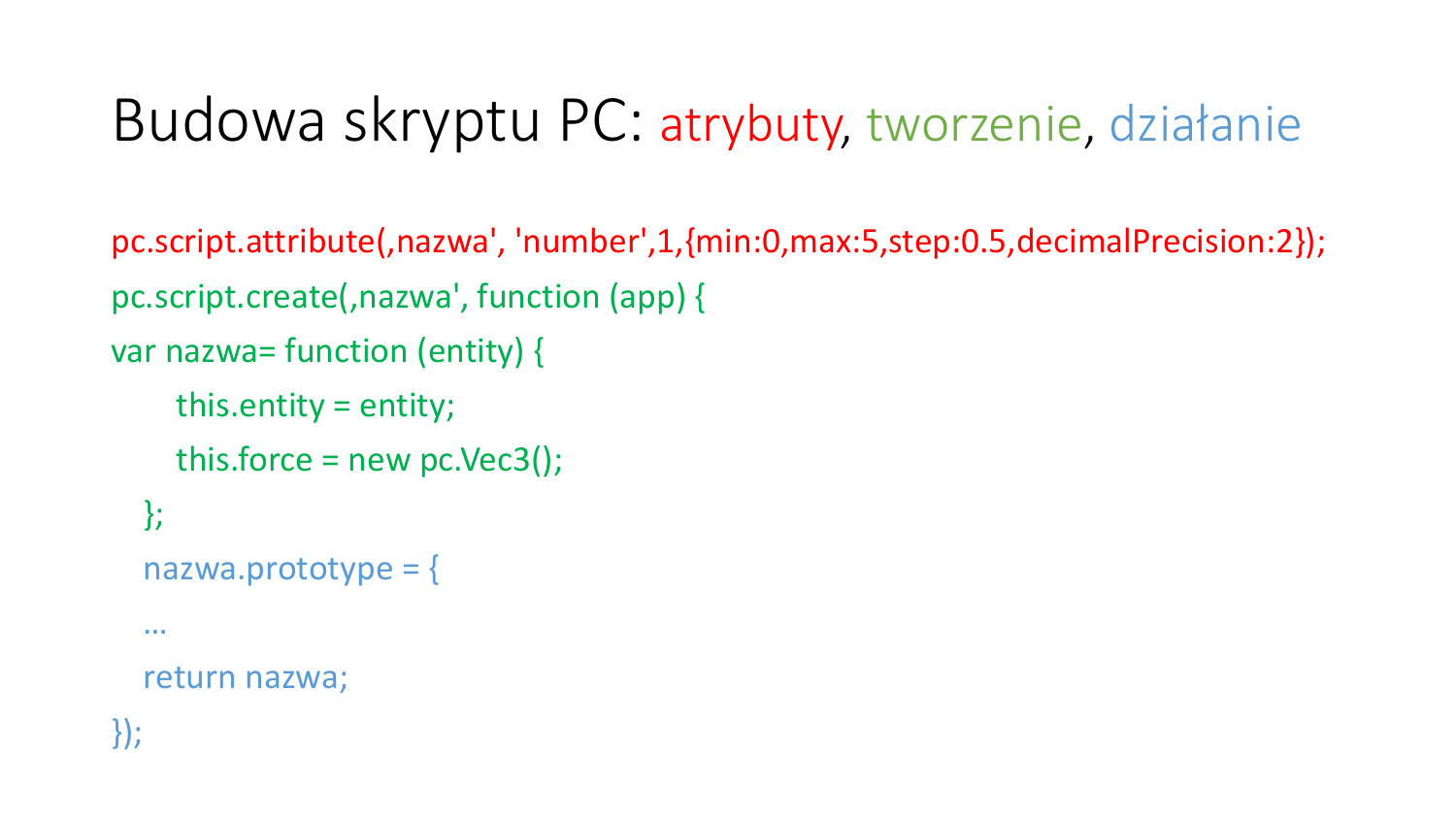```
// The target entity where we are going to teleport
pc.script.attribute('target', 'entity', null, {
  displayName: 'Target Entity'
});
```

```
pc.script.create('teleport', function (app) {
  var Teleport = function (entity) {
    this.entity = entity;
```

```
};
```

```
Teleport.prototype = {
```
initialize: function () {

if (this.target) {

// Subscribe to the triggerenter event of this entity's collision component.

// This will be fired when a rigid body enters this collision volume.

```
this.entity.collision.on('triggerenter', this.onTriggerEnter, 
this);
```
},

}

## Teleport

{

onTriggerEnter: function (otherEntity)

// it is not teleportable if (! otherEntity.script.teleportable) return;

// teleport entity to the target entity

otherEntity.script.teleportable.teleport(thi s.entity, this.target);

```
}
};
```
return Teleport; });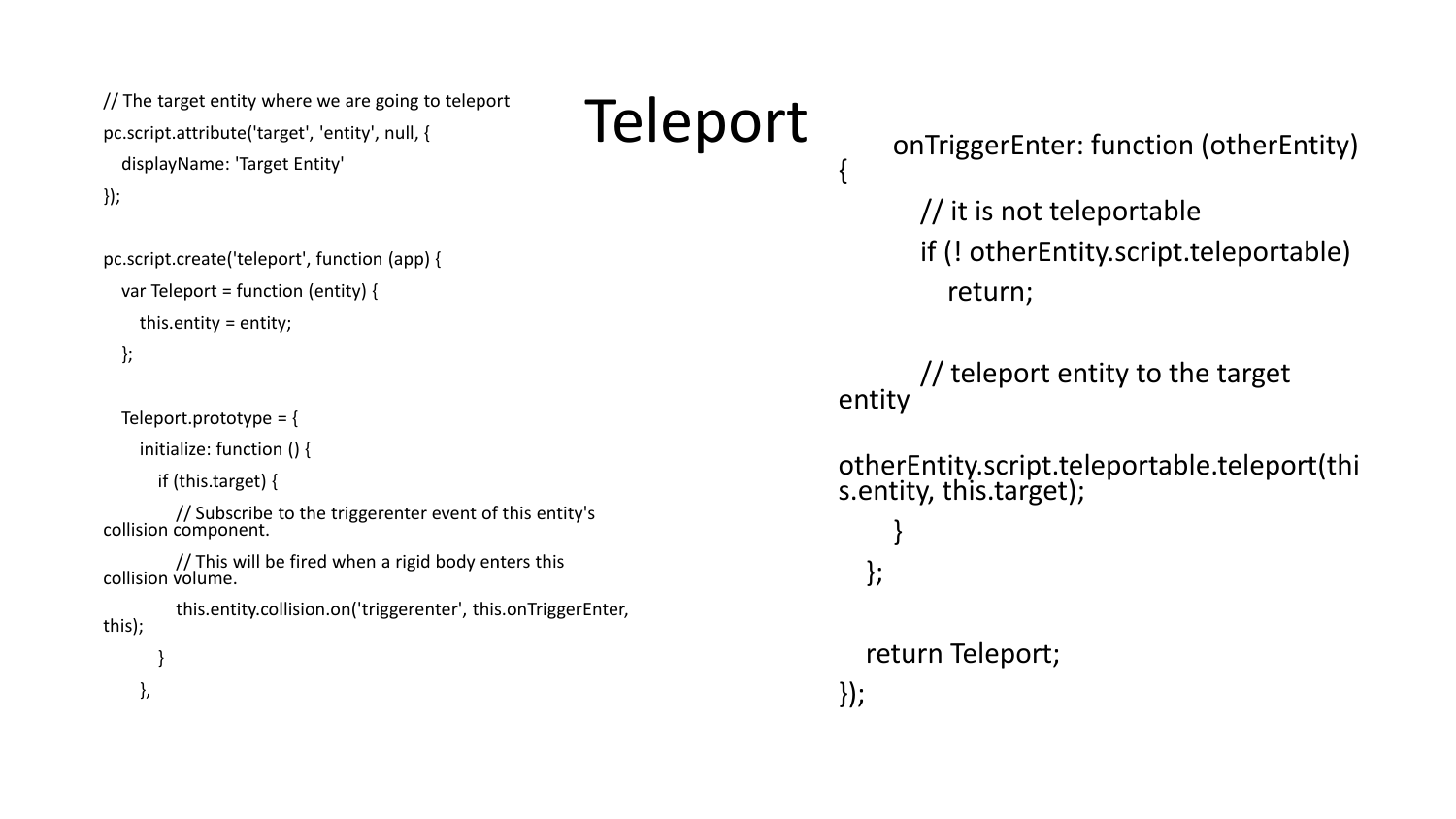pc.script.create('teleportable', function (app) { var Teleportable = function (entity) { this.entity = entity; this.startPosition = null; this.lastTeleportFrom = null; this.lastTeleportTo = null; this.lastTeleport = Date.now();  $\mathfrak{r}$ Teleportable.prototype = {

// Called once after all resources are loaded and before the first update

initialize: function () {

this.startPosition = this.entity.getPosition().clone();

},

update: function() {

// Make sure we don't fall over. If we do then

// teleport to the last location

var pos = this.entity.getPosition();

if (pos.y  $<$  0) {

this.teleport(this.lastTeleportFrom, this.lastTeleportTo);

}

},

teleport: function(from, to) {

// can't teleport too often (500ms)

if (from && (Date.now() - this.lastTeleport) < 500)

return;

### Teleportable

// set new teleport time

this.lastTeleport = Date.now();

// set last teleport targets

this.lastTeleportFrom = from;

this.lastTeleportTo = to;

// position to teleport to

var position;

if (to) {

// from target

position = to.getPosition();

// move a bit higher

position.y += 0.5;

} else {

// to respawn location

position = this.startPosition;

}

// move ball to that point this.entity.rigidbody.teleport(position); // need to reset angular and linear forces this.entity.rigidbody.linearVelocity = pc.Vec3.ZERO; this.entity.rigidbody.angularVelocity = pc.Vec3.ZERO;

return Teleportable;

} };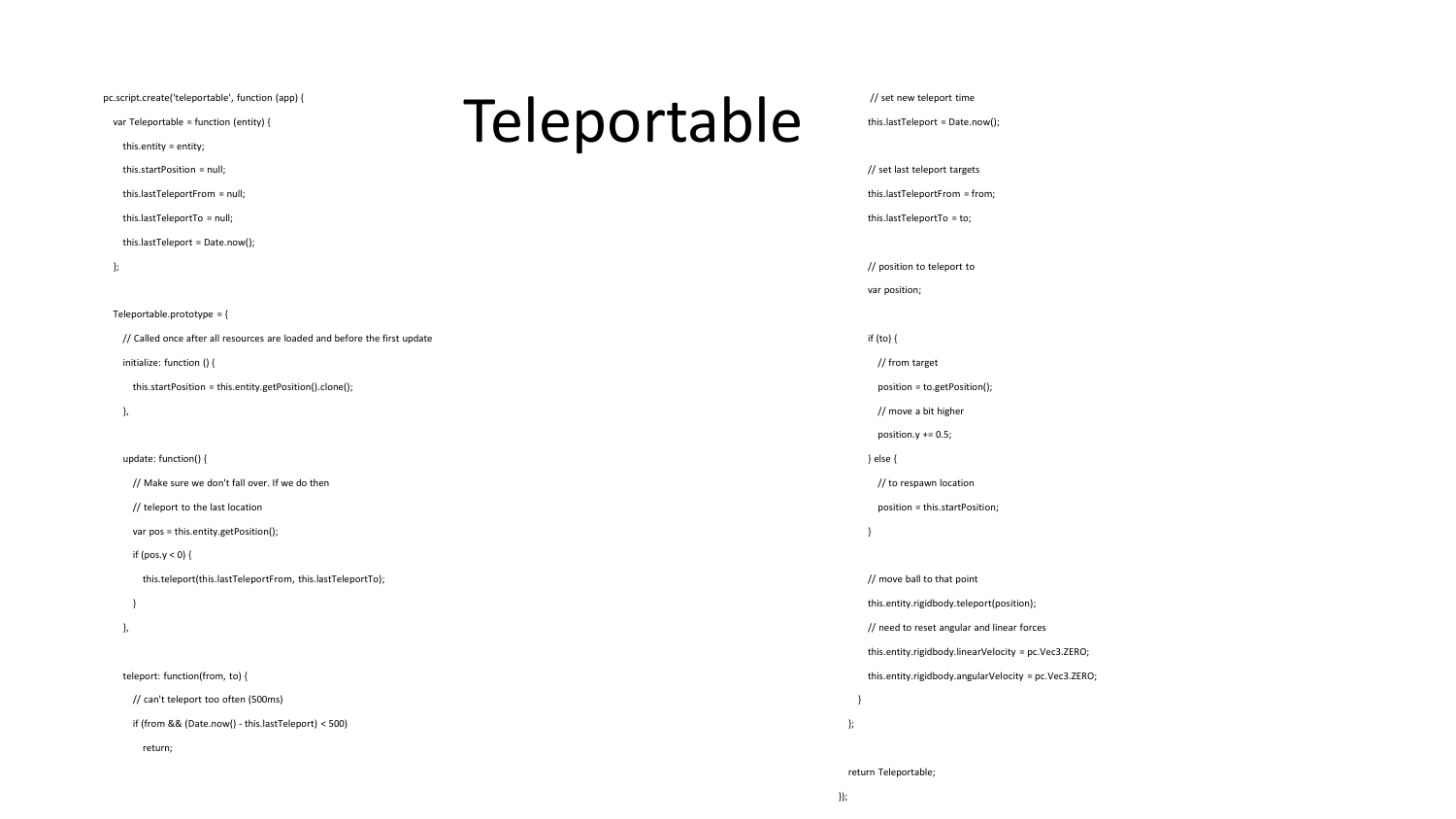|                                                                | movement |                                                                                                  |
|----------------------------------------------------------------|----------|--------------------------------------------------------------------------------------------------|
| // Controls the movement speed                                 |          | if (app.keyboard.isPressed(pc.KEY_UP)) {                                                         |
| pc.script.attribute('speed', 'number', 0.1, {                  |          | $forceZ = -this.\,speed;$                                                                        |
| min: 0.05,                                                     |          |                                                                                                  |
| max: 0.5,                                                      |          |                                                                                                  |
| step: 0.05,                                                    |          | if (app.keyboard.isPressed(pc.KEY_DOWN)) {                                                       |
| decimalPrecision: 2                                            |          | forceZ += this.speed;                                                                            |
| $\})$ ;                                                        |          |                                                                                                  |
|                                                                |          |                                                                                                  |
| // Script Definition                                           |          | this.force. $x =$ forceX;                                                                        |
| pc.script.create('movement', function (app) {                  |          | this.force.z = forceZ;                                                                           |
|                                                                |          |                                                                                                  |
| // Creates a new Movement instance                             |          | // if we have some non-zero force                                                                |
| var Movement = function (entity) {                             |          | if (this.force.length()) {                                                                       |
| this.entity = entity;                                          |          |                                                                                                  |
| this.force = new pc.Vec3();                                    |          | // calculate force vector                                                                        |
| };                                                             |          | var $rX = Math.co(s-Math.PI * 0.25);$                                                            |
|                                                                |          | var $rY = Math.sin(-Math.PI * 0.25);$                                                            |
| Movement.prototype = $\{$                                      |          | this.force.set(this.force.x * rX - this.force.z * rY, 0, this.force.z * rX + this.force.x * rY); |
| // Called every frame, dt is time in seconds since last update |          |                                                                                                  |
| update: function (dt) {                                        |          | // clamp force to the speed                                                                      |
| var force $X = 0$ ;                                            |          | if (this.force.length() > this.speed) {                                                          |
| var force $Z = 0$ ;                                            |          | this.force.normalize().scale(this.speed);                                                        |
|                                                                |          | - }                                                                                              |
| // calculate force based on pressed keys                       |          | - 1                                                                                              |
| if (app.keyboard.isPressed(pc.KEY_LEFT)) {                     |          |                                                                                                  |
| $forceX = -this.\,speed;$                                      |          | // apply impulse to move the entity                                                              |
| $\mathcal{E}$                                                  |          | this.entity.rigidbody.applyImpulse(this.force);                                                  |
|                                                                |          | - 1                                                                                              |
| if (app.keyboard.isPressed(pc.KEY_RIGHT)) {                    | };       |                                                                                                  |
| forceX += this.speed;                                          |          |                                                                                                  |

return Movement;

 $\sim$  100  $\mu$